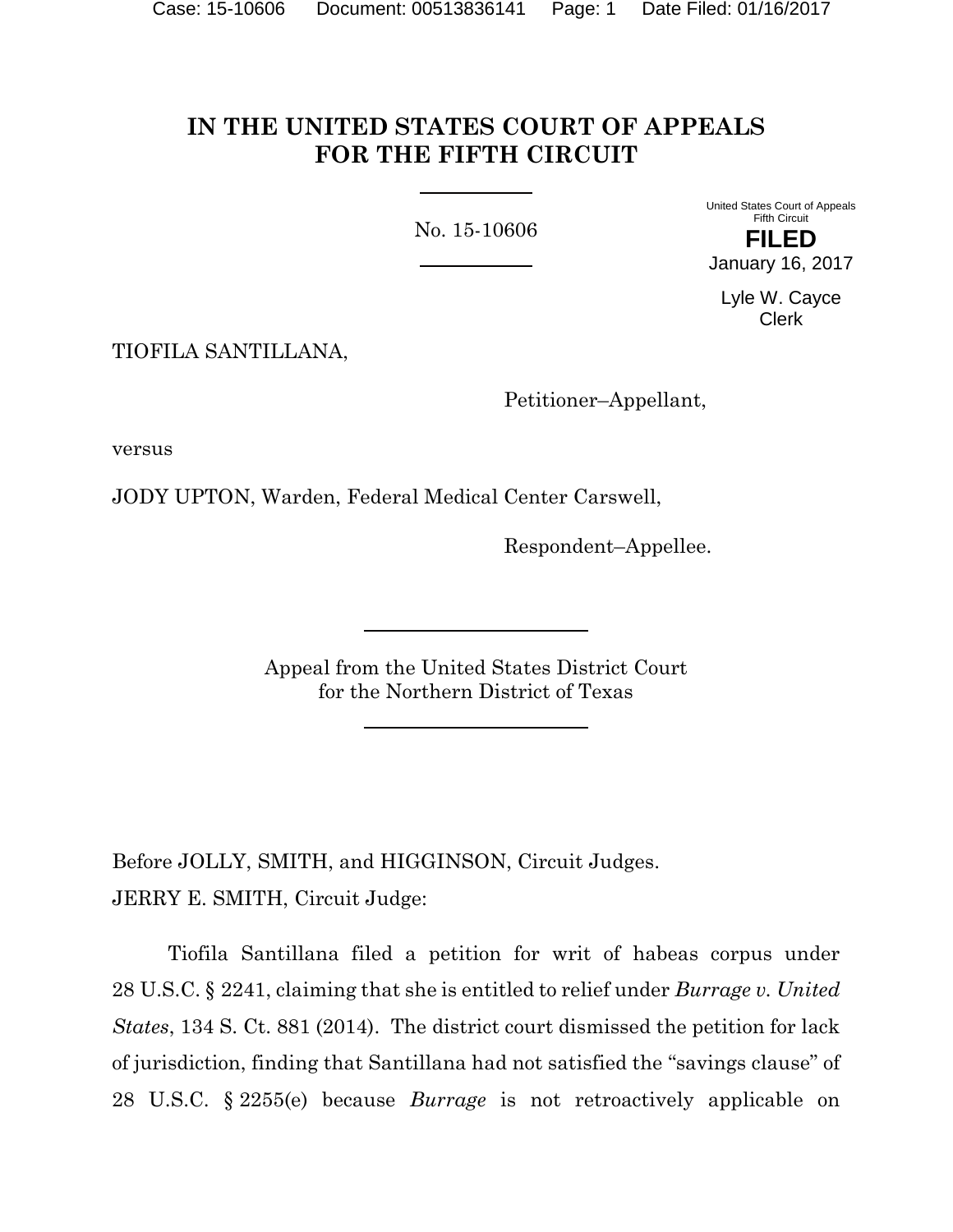# No. 15-10606

collateral review. Because *Burrage* applies retroactively, we reverse and remand.

I.

Santillana was convicted in 2009 of distributing a schedule II controlled substance (methadone) that resulted in the death of Brandon Moore, in violation of 21 U.S.C. § 841(a)(1) and (b)(1)(C). We described the facts in detail in our opinion from Santillana's direct appeal, *United States v. Santillana*, 604 F.3d 192, 193–95 (5th Cir. 2010).

In that appeal, Santillana contended, *inter alia*, that there was insufficient evidence to show that Moore's death "result[ed]" from methadone within the meaning of  $\S 841(b)(1)(C)$ . Santillana conceded that all three medical witnesses, including her own expert, concluded that methadone was at least a contributing cause of death. She maintained, however, that the plain meaning of "results" implies "a stronger degree of causation than mere contribution." She did not explain what that "stronger degree of causation" might be. We affirmed, explaining that even if Santillana were correct, "there was sufficient evidence for a reasonable jury to conclude that Moore's death resulted from his use of methadone under a heightened standard of causation." *Santillana*, 604 F.3d at 196–97.

Thereafter, in *Burrage*, the Court "h[eld] that, at least where use of the drug distributed by the defendant is not an independently sufficient cause of the victim's death or serious bodily injury, a defendant cannot be liable under the penalty enhancement provision of 21 U.S.C.  $\S$  841(b)(1)(C) unless such use is a but-for cause of the death or injury." *Burrage*, 134 S. Ct. at 892. Santillana filed a habeas petition under § 2241, alleging that, under *Burrage*'s interprettation of "results," she is actually innocent of her  $\S 841(b)(1)(C)$  conviction. The district court dismissed for lack of jurisdiction because it concluded that,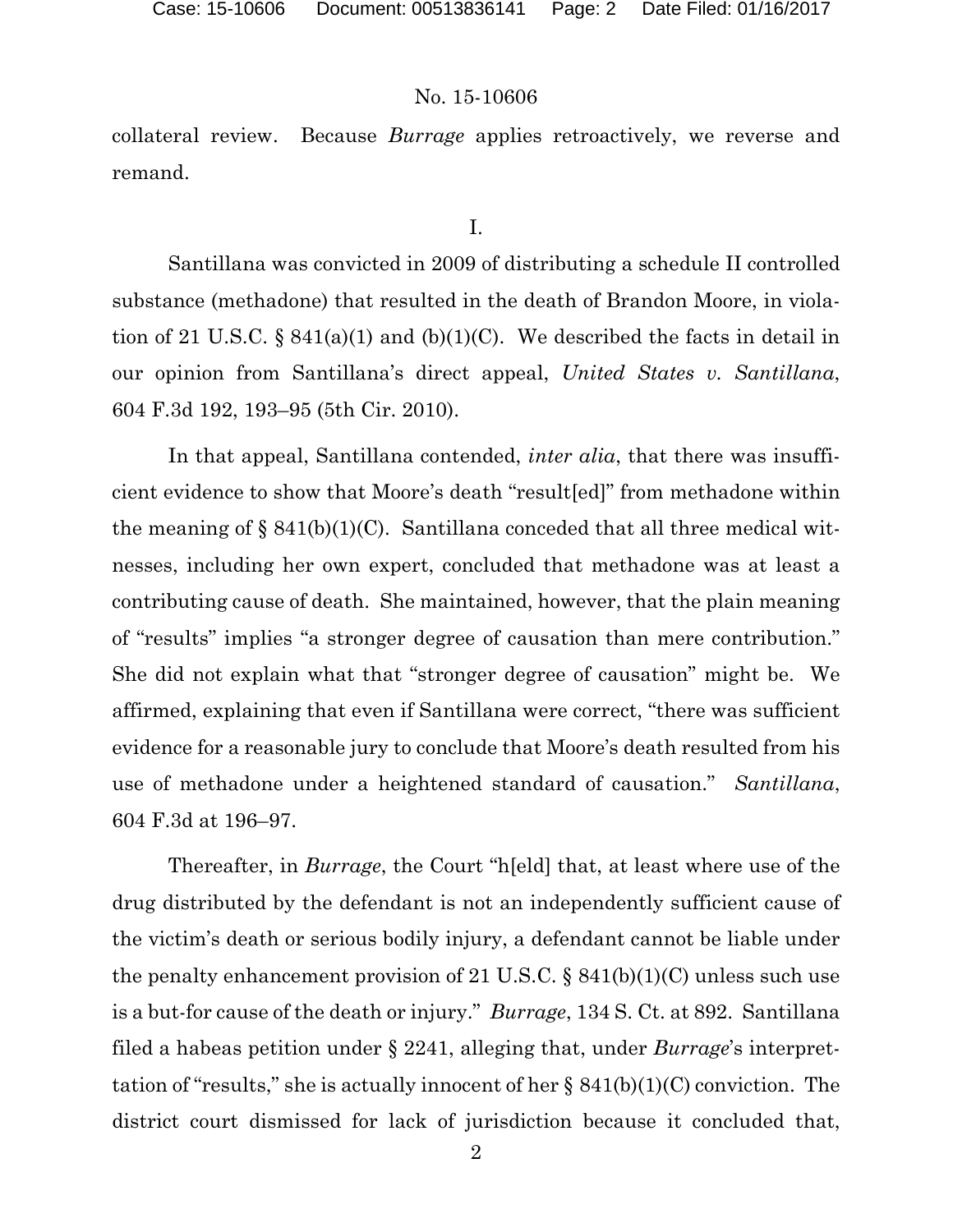$\overline{a}$ 

### No. 15-10606

absent an explicit holding from the Supreme Court, it lacked the authority to determine whether *Burrage* was retroactively applicable.

### II.

Ordinarily, to attack a conviction collaterally, a federal prisoner can seek relief only by a § 2255 petition. *Kenemore v. Roy*, 690 F.3d 639, 640 (5th Cir. 2012). But under the "savings clause" of  $\S 2255(e)$ , he may file a  $\S 2241$  habeas petition if § 2255 is "inadequate or ineffective to test the legality of his detention." Section 2255 is "inadequate or ineffective" if

(1) the [§ 2241] petition raises a claim "that is based on a retroactively applicable Supreme Court decision"; (2) the claim was previously "foreclosed by circuit law at the time when [it] should have been raised in petitioner's trial, appeal or first § 2255 motion"; and (3) that retroactively applicable decision establishes that "the petitioner may have been convicted of a nonexistent offense."

*Garland v. Roy*, 615 F.3d 391, 394 (5th Cir. 2010) (quoting *Reyes-Requena v. United States*, 243 F.3d 893, 895 (5th Cir. 2001)) (first alteration added). "The petitioner bears the burden of demonstrating that the section 2255 remedy is inadequate or ineffective." *Pack v. Yusuff*, 218 F.3d 448, 452 (5th Cir. 2000).

## A.

Although we have not yet considered whether *Burrage* is applicable retroactively,<sup>1</sup> our caselaw "establishes that new [Supreme Court] decisions interpreting federal statutes that substantively define criminal offenses automatically apply retroactively."2 Such interpretative decisions "decid[e] for the

<sup>1</sup> In *Wade v. Werlich*, 648 F. App'x 425 (5th Cir. 2016) (per curiam), a petitioner raised a *Burrage* claim via a § 2241 petition, and we held that he had not met his burden to show that § 2255 was inadequate or ineffective to test the legality of his detention. We did not explain, however, *why* he had not met the burden, and so the opinion—in addition to being unpublished and thus nonprecedential—does not constitute a holding on any one of the savings-clause prongs.

<sup>2</sup> *Garland*, 615 F.3d at 396 (alteration added); *see also Schriro v. Summerlin*, 542 U.S.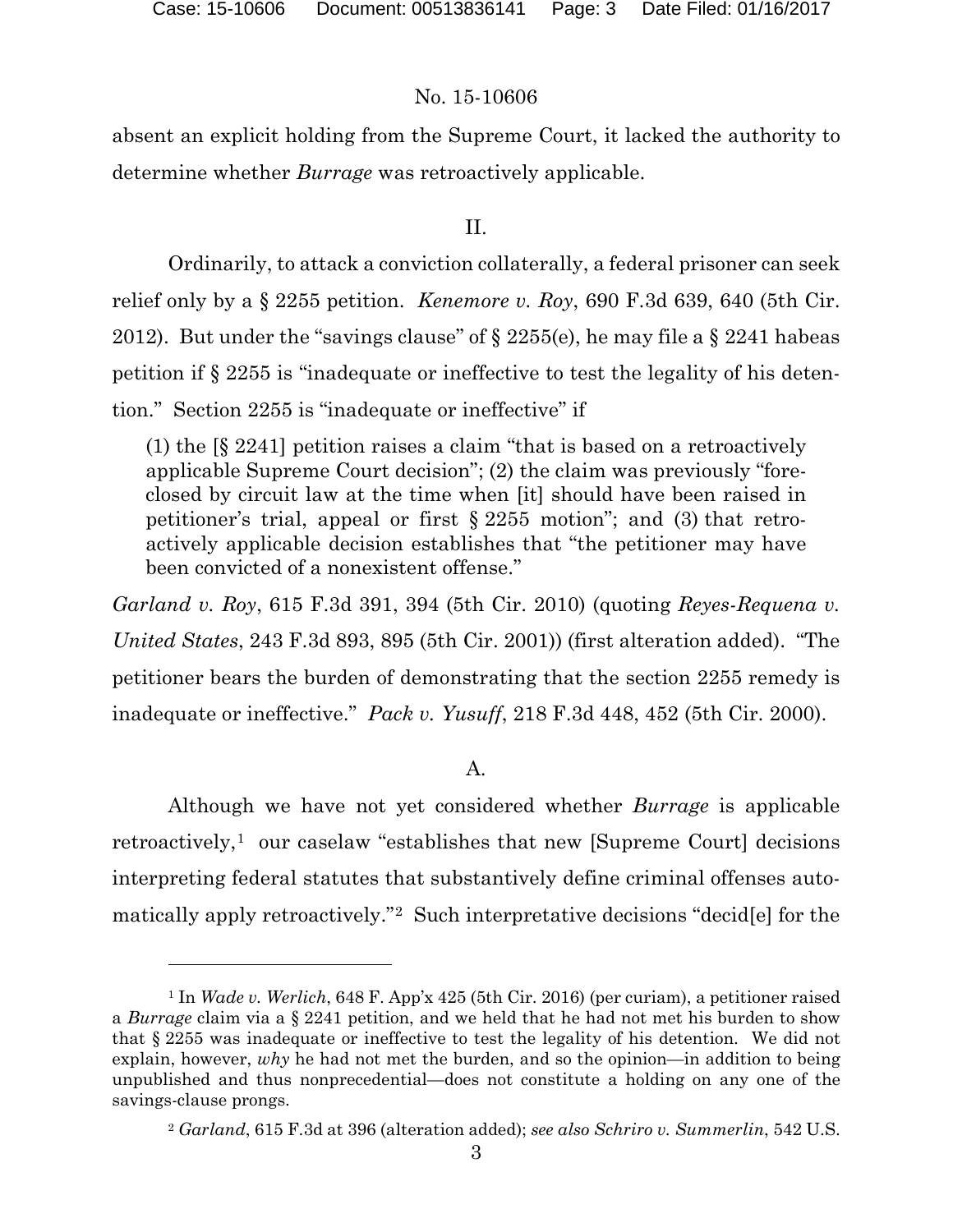$\overline{a}$ 

#### No. 15-10606

entire country how courts should have read the statute since it was enacted." *Kenemore*, 690 F.3d at 641. They apply retroactively because they "necessarily carry a significant risk that a defendant stands convicted of an act that the law does not make criminal . . . ." *Schriro*, 542 U.S. at 352 (quoting *Bousley*, 523 U.S. at 620) (quotation marks omitted). We have held several such Supreme Court decisions to be retroactive.3

The district court dismissed Santillana's petition because it concluded that it lacked authority to determine whether *Burrage* was retroactively applicable. It relied on *Tyler v. Cain*, 533 U.S. 656, 662–63 (2001), which held that for a prisoner to file a second or successive habeas petition based on a new rule of constitutional law, the *Supreme Court* must have held the rule to be retroactive to cases on collateral review. But the holding in *Tyler* depends on statutory language providing that the "new rule of constitutional law [be] made retroactive to cases on collateral review *by the Supreme Court*." 28 U.S.C.  $\S 2244(b)(2)(A)$  (emphasis added).

In contrast, the retroactivity element of our savings-clause analysis is not tethered to a similar statutory limitation. Our precedent requires only that a § 2241 petition be based on a "retroactively applicable Supreme Court decision," without specifying that the Supreme Court must have made the

<sup>348, 351–52 (2004) (&</sup>quot;New *substantive* rules generally apply retroactively. This includes decisions that narrow the scope of a criminal statute by interpreting its terms . . . .") (citing *Bousley v. United States*, 523 U.S. 614, 620–21 (1998)).

<sup>3</sup> For example, in *United States v. McPhail*, 112 F.3d 197, 199 (5th Cir. 1997), we held that *Bailey v. United States*, 516 U.S. 137 (1995), is retroactive. *Bailey*, 516 U.S. at 142–43, holds that "uses or carries a firearm" in 18 U.S.C.  $\S 924(c)(1)$  means "active employment of the firearm." Similarly, in *Garland*, 615 F.3d at 397, we held that *United States v. Santos,*  553 U.S. 507 (2008), is retroactive. *Santos*, 553 U.S. at 528 n.7 (2008) (Stevens, J., concurring in the judgment), holds that in certain circumstances, "proceeds" in 18 U.S.C. § 1956 must be defined as "profits." Under the *Marks* rule, Justice Stevens's opinion provides the holding of the Court. *Garland*, 615 F.3d at 399–404.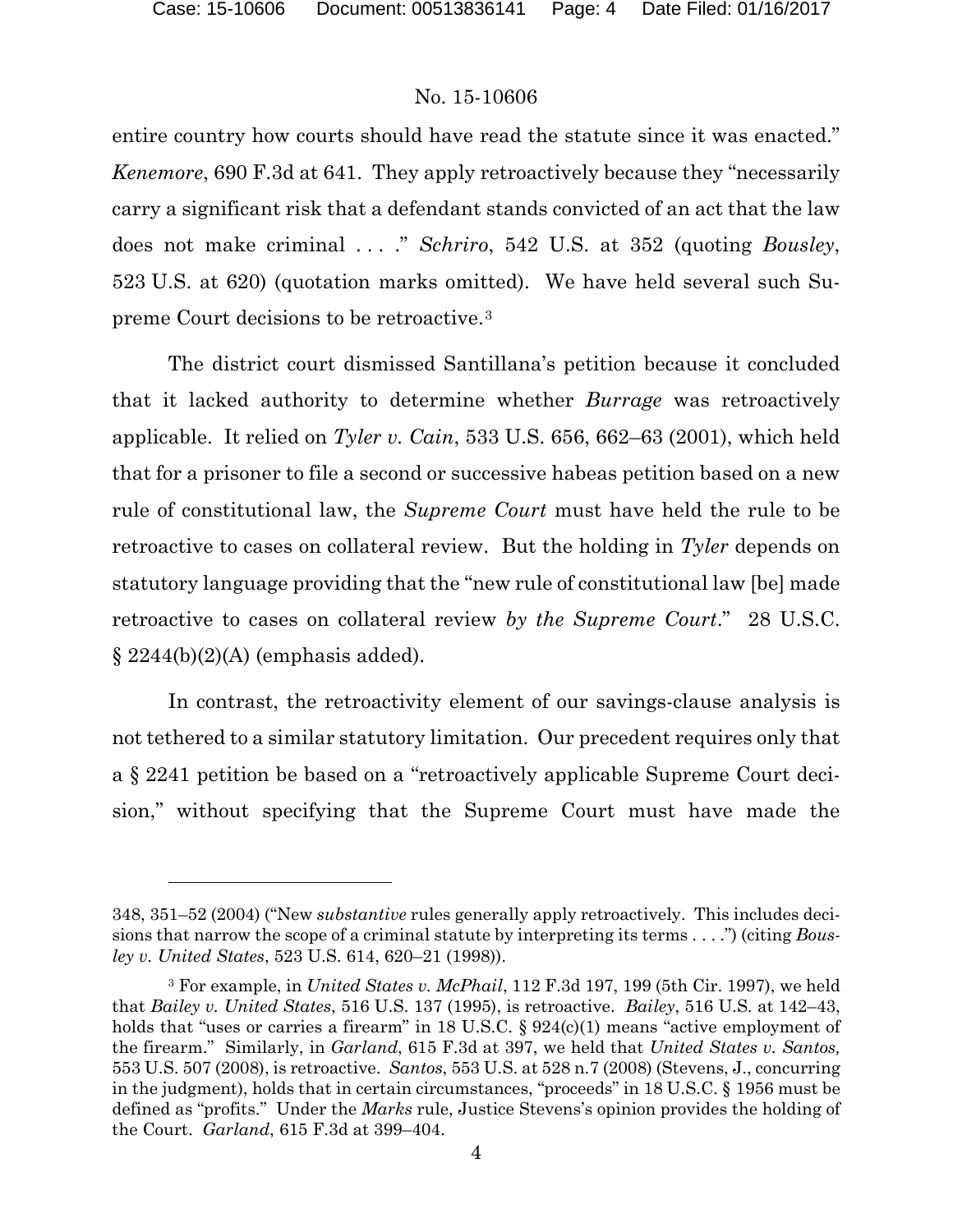#### No. 15-10606

determination of retroactivity. *Garland*, 615 F.3d at 394. Indeed, *Garland* states that Supreme Court decisions that substantively interpret federal statutes "*automatically* apply retroactively." *Id.* at 396 (emphasis added). We thus proceed to consider the retroactivity of *Burrage*.

On its face, *Burrage* is a substantive decision that interprets the scope of a federal criminal statute. *See Krieger v. United States*, 842 F.3d 490, 499–500 (7th Cir. 2016) (holding that *Burrage* is a retroactively applicable, substantive decision); *cf. Ragland v. United States*, 784 F.3d 1213, 1214 (8th Cir. 2015) (per curiam) (concluding that *Burrage* challenges are cognizable under § 2255).4 At issue in *Burrage* was the meaning of "death or serious bodily injury results." The Court held that "at least where use of the drug distributed by the defendant is not an independently sufficient cause of the victim's death or serious bodily injury, a defendant cannot be liable under the penalty enhancement provision of 21 U.S.C.  $\S 841(b)(1)(C)$  unless such use is a but-for cause of the death or injury." *Burrage*, 134 S. Ct. at 892. That holding "narrow[s] the scope of a criminal statute," *Schriro*, 542 U.S. at 351, because but-for causation is a stricter requirement than are some alternative interpretations of "results."

Indeed, that was the precise issue in *Burrage*. There, the Eighth Circuit had decided that a drug needed to be only a "contributory cause" of death, and so had affirmed the sentence under  $\S 841(b)(1)(C)$ .<sup>5</sup> The government conceded that there was no evidence that the victim would have lived but for his drug use. *Burrage*, 134 S. Ct. at 892. Because the Eighth Circuit had affirmed "based on a markedly different understanding of the statute," and the government conceded but-for causation, the Court reversed. *Id.*

 $\overline{a}$ 

<sup>4</sup> The government should have disclosed this adverse authority.

<sup>5</sup> *United States v. Burrage*, 687 F.3d 1015, 1021, 1026 (8th Cir. 2012) (citation omitted).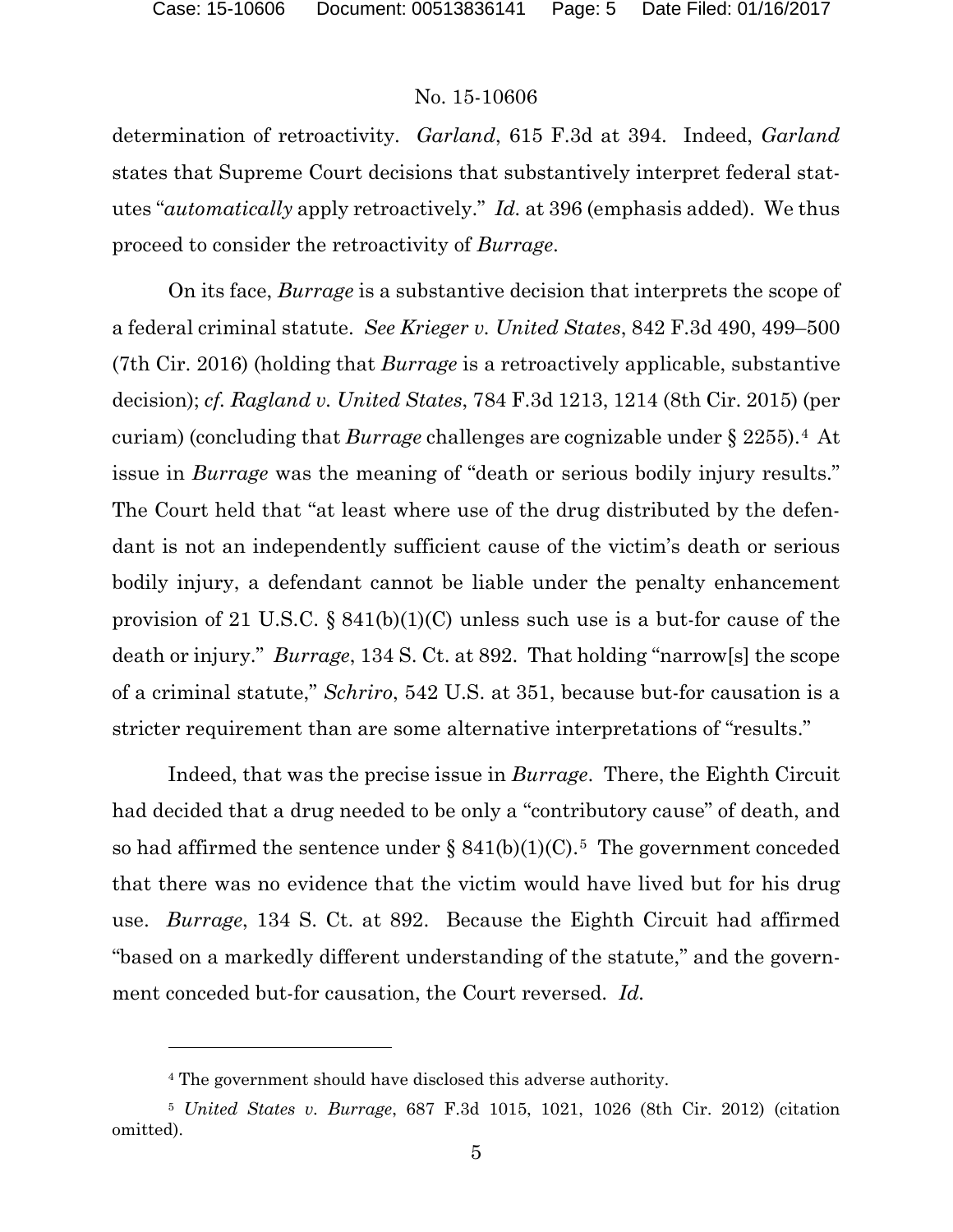$\overline{a}$ 

#### No. 15-10606

Some courts have advanced a different reading of *Burrage*, interpreting it not as a substantive decision but instead as an application of the procedural rules in *Apprendi v. New Jersey*, 530 U.S. 466 (2000), and *Alleyne v. United States*, 133 S. Ct. 2151 (2013).6 Accordingly, they have held that *Burrage* is not retroactively applicable.7 Those decisions "[are] simply incorrect." *Krieger*, 2016 WL 6872902, at \*8. "The *Burrage* holding is not about who decides a given question (judge or jury) or what the burden of proof is (preponderance versus proof beyond a reasonable doubt)"—those questions are the province of *Apprendi* and *Alleyne*—but "is rather about *what* must be proved." *Id.* In sum, as a substantive decision narrowing the scope a federal criminal statute, *Burrage* applies retroactively to cases on collateral review.

#### B.

The government urges us to affirm the dismissal on the third prong of the savings-clause test. It contends that even if *Burrage* is retroactively applicable, Santillana cannot meet her burden to show that "[she] may have been convicted of a nonexistent offense." *Garland*, 615 F.3d at 394 (quotation marks omitted). We disagree.

The government's theory is essentially that the record contains evidence that could support a finding of but-for causation, so Santillana's conviction was proper even in light of *Burrage*. The government relies on our statement from her direct appeal that "there was sufficient evidence for a reasonable jury to

<sup>6</sup> *E.g.*, *Dixon v. Warden of FCI Schuylkill*, 647 F. App'x 62, 64 (3d Cir. 2016) (per curiam); *Powell v. United States*, No. 3:09CV2141 EBB, 2014 WL 5092762, at \*2 (D. Conn. Oct. 10, 2014). In *Apprendi*, 530 U.S. at 490, the Court held that "[o]ther than the fact of a prior conviction, any fact that increases the penalty for a crime beyond the prescribed statutory maximum must be submitted to a jury, and proved beyond a reasonable doubt." In *Alleyne*, 133 S. Ct. at 2155, the Court extended *Apprendi*'s holding to facts that increase the mandatory minimum sentence.

<sup>7</sup> *Dixon*, 647 F. App'x at 64; *Powell*, 2014 WL 5092762, at \*2.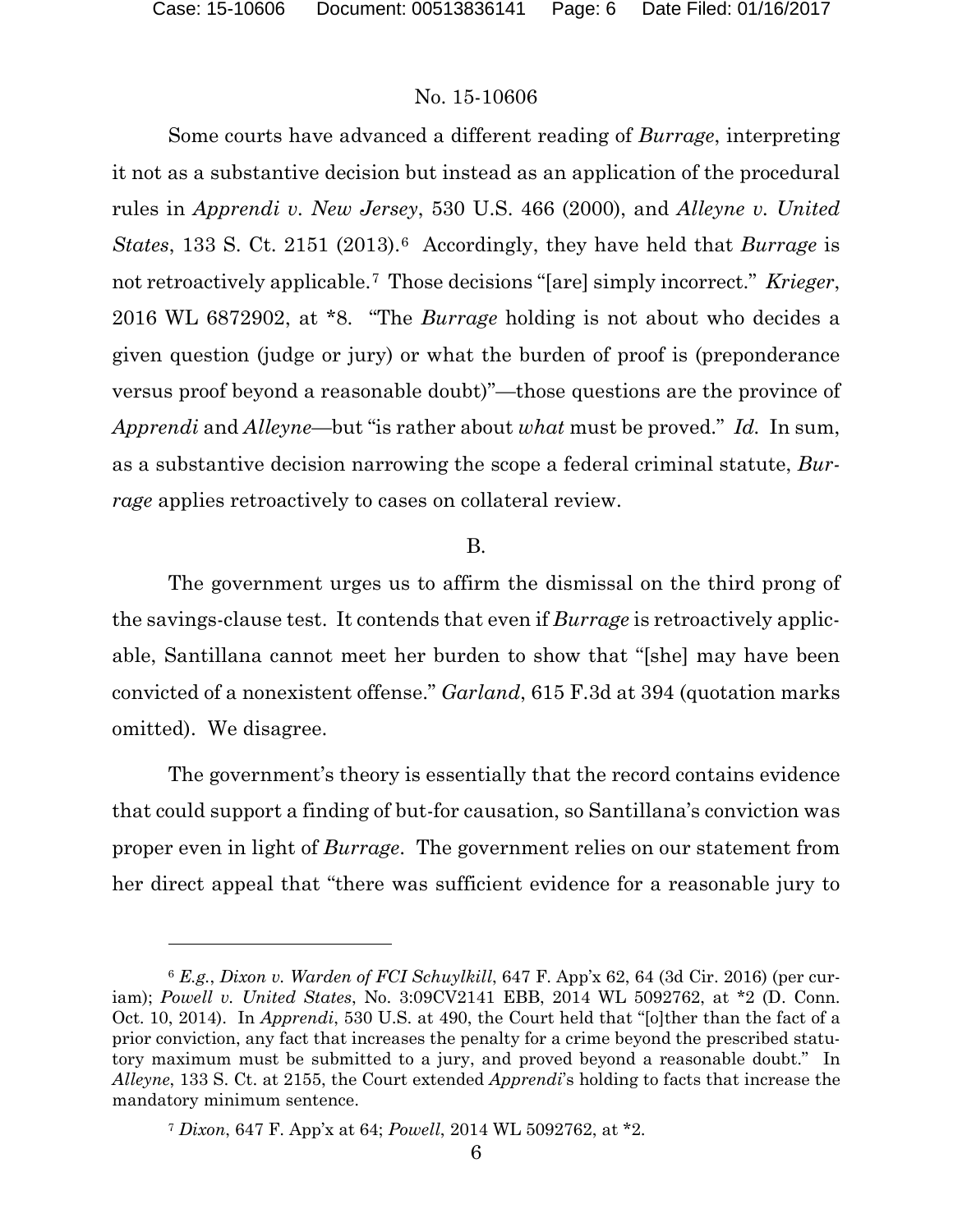l

### No. 15-10606

conclude that Moore's death resulted from his use of methadone under a heightened standard of causation." *Santillana*, 604 F.3d at 196–97. But that statement does not resolve the savings-clause inquiry. As an initial matter, we did not define "heightened . . . causation" as but-for causation. To the contrary, we noted that Santillana had not identified what "stronger degree of causation" she was arguing for. *Id.* at 196. Moreover, we stated only that a reasonable jury *could* have found heightened causation; we did not hold that it actually did so.

Our precedents make certain that, when determining whether a petitioner can show that he may have been convicted of a nonexistent offense, we must look to what the factfinder actually decided. For example, in *Garland*, the petitioner raised a claim based on *United States v. Santos*, 553 U.S. 507 (2008), in which the Court held that in certain circumstances, "proceeds" in 18 U.S.C. § 1956 must be defined as "profits."8 Looking to the indictment and jury instructions, we explained that "the Government did not prove or attempt to show that Garland engaged in money laundering with 'proceeds,' narrowly defined as 'profits' rather than as 'gross receipts'"; we concluded that he "was potentially convicted of a nonexistent offense." *Garland*, 615 F.3d at 404.

In contrast, in *Christopher v. Miles*, 342 F.3d 378 (5th Cir. 2003), we held that a petitioner had not met his burden. He had advanced a claim based on *Cleveland v. United States*, 531 U.S. 12, 15 (2000), which held that a government's interest in licensing an activity is not a property interest for purposes of conviction under the mail-fraud statutes. As in *Garland*, we looked to the indictment and jury instructions:

[E]ven if the jury were to have found that Christopher's scheme started with defrauding regulators out of regulatory approvals, the indictment

<sup>8</sup> *Santos*, 553 U.S. at 528 n.7 (Stevens, J., concurring in the judgment).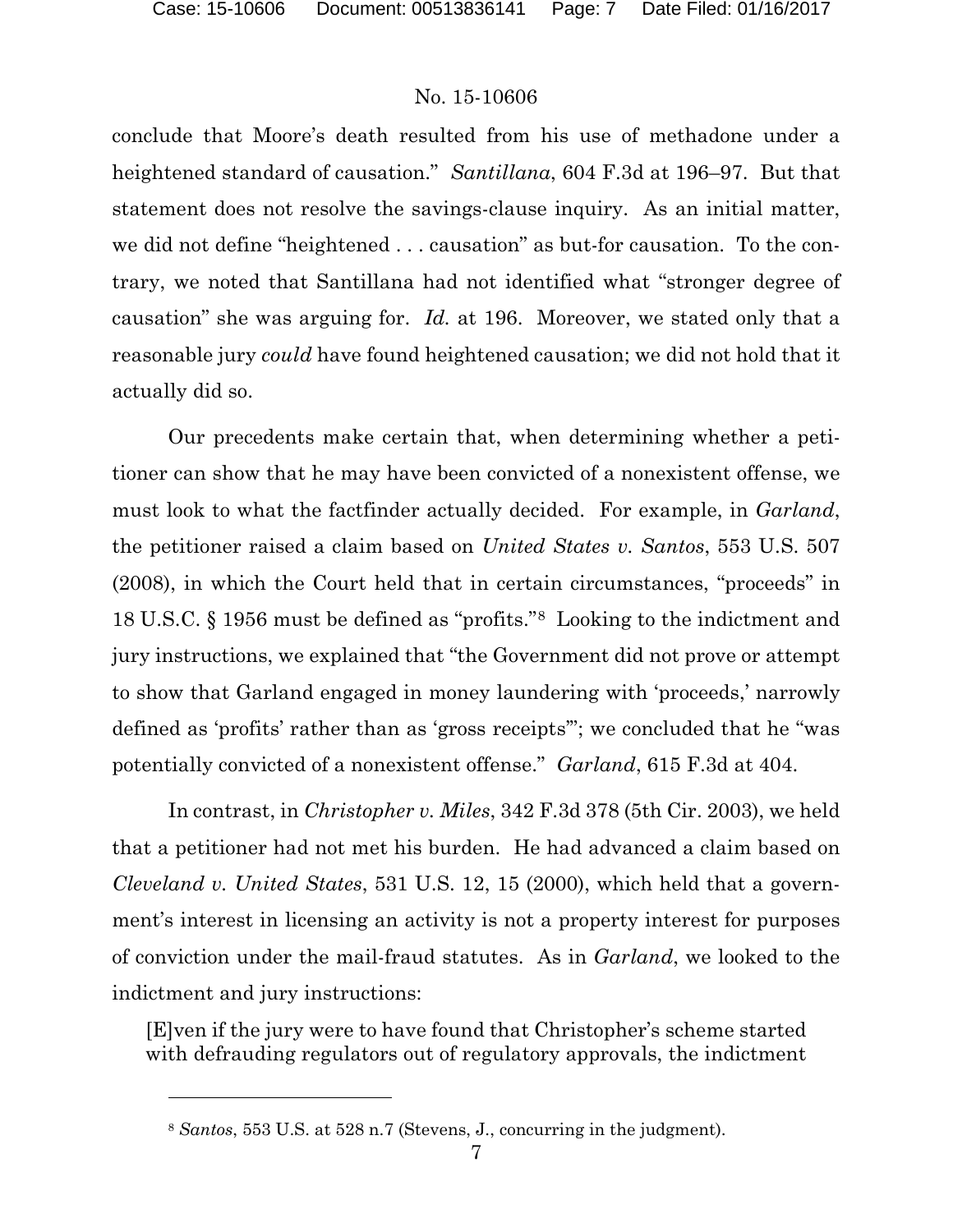l

# No. 15-10606

alleged and the evidence at trial demonstrated that the "bottom line" of the scheme was to defraud the insurance companies of their assets. The fraudulent acquisition of regulatory approvals was merely incidental to the broader purpose of the scheme—defrauding the insurance companies and their policyholders out of millions of dollars.

*Christopher*, 342 F.3d at 385. Because that action "unquestionably violate[d] the wire fraud statute," the petitioner had not shown that he had been convicted of a nonexistent offense. *Id.*

This case looks more like *Garland*. The indictment states that "[t]he cause of Moore's death was acute mixed drug intoxication. More specifically, the combination of methadone and benzodiazepine ("Xanax") in Moore's body caused a synergistic central nervous and respiratory depression that led to irreversible anoxic brain injury . . . ." In Count One, the indictment says that "Moore's [ ] use of [the] methadone resulted in his death," but it makes no other reference to causation. The district court instructed the jury that "[i]f you find the defendant guilty of distributing methadone, then you must determine if the Government has proved beyond a reasonable doubt that Brandon Moore's death resulted from his use of methadone distributed by the defendant."9 Based on the indictment and instruction, we cannot say that the jury found that methadone was a but-for cause of death. Moreover, unlike in *Christopher*, we cannot say that what the jury *did* find was criminal activity. It is possible that it found that methadone was merely a contributing cause of death, the exact problem in *Burrage*. Thus, Santillana has satisfied her burden to show that she was potentially convicted of a nonexistent offense.

<sup>9</sup> The district court additionally instructed the jury that it need not find that Moore's death was a "reasonably foreseeable event from the defendant's perspective." But that does not speak to but-for causation. *See Burrage*, 134 S. Ct. at 887 ("The law has long considered causation a hybrid concept, consisting of two constituent parts: actual cause and legal cause.").